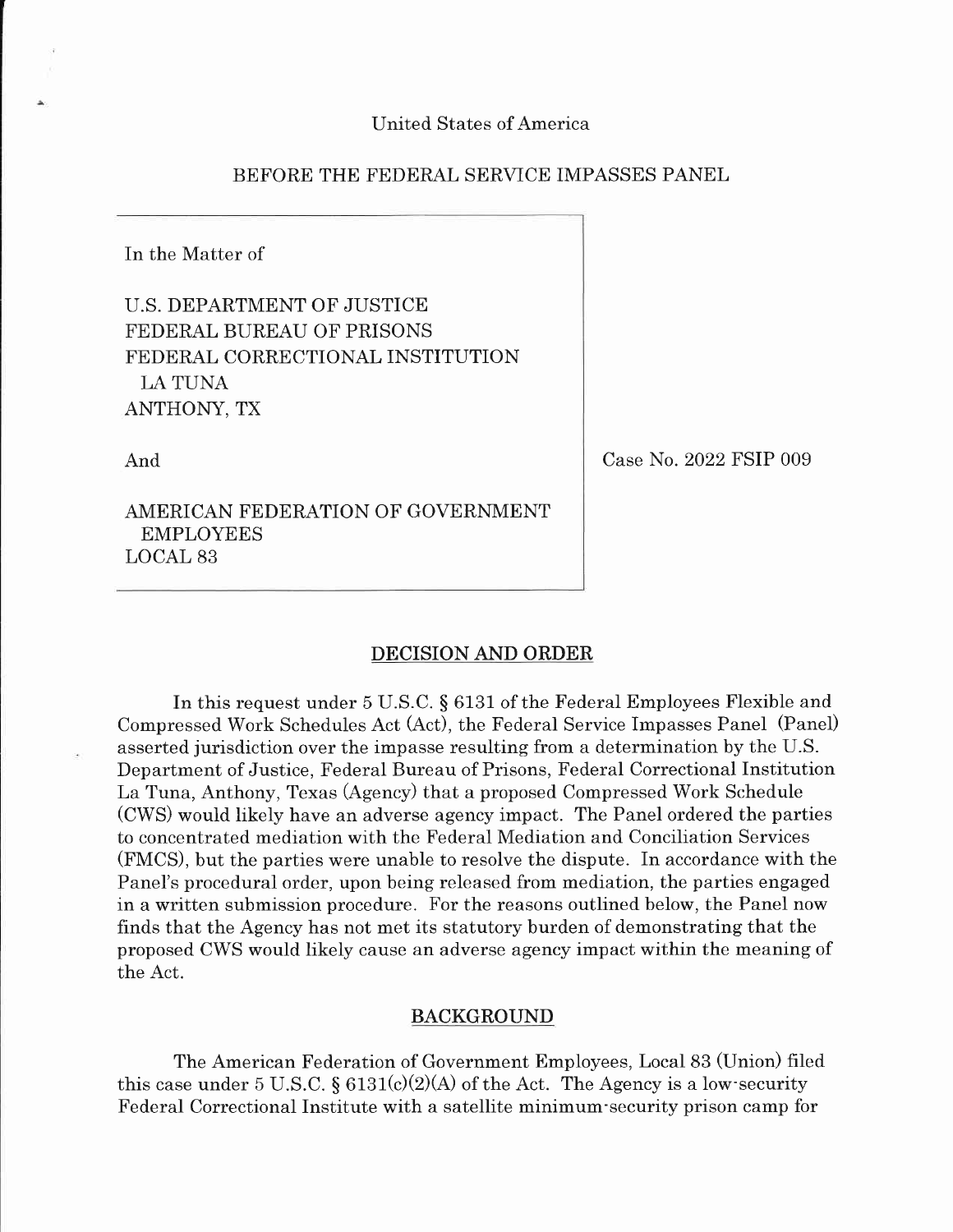male inmates in Anthony, Texas. The facility is located near the Texas-New Mexico border and houses approximately 1,000 inmates. The Union represents a bargaining unit of approximately eighty-nine Correctional Services Officers assigned to the Agency's facility.

The Union is part of a nationwide consolidated bargaining unit represented by the Council of Prison Locals and the American Federation of Government Employees (AFGE Council). The AFGE Council and the Department of Justice, Federal Bureau of Prisons (BOP) are parties to a Master Collective Bargaining Agreement (CBA). The Master CBA, Article 18 permits local negotiation over requests for a CWS in accordance with the Act.

On September 22, 2O2I, the Union proposed a CWS for the bargaining unit employees (BUEs) of the Correctional Services (CS) Department. The CS Department consists of ten BUEs working in the Agency's Records Office, Receiving and Discharge, and Mailroom. The Union proposed a CWS in which each BUE would work four ten-hour days per week, commonly referred to as a "4-10." The parties negotiated and then sought mediation assistance from FMCS.

On November 18, 2021, the Union filed the request for assistance in this case with the Panel. Then, in a letter dated December 10, 2021, the Agency's CEOMarden, Sandra Hijar, provided the Agency's declaration of adverse impact. Warden Hijar specifically identified that the Union's proposed 4-10 CWS would Iikely cause the Agency increased overtime costs and decreased efficiency. The Agency, through Warden Hijar's letter, argued that as a CWS is a fixed schedule, the Agency would not be able to make necessary employee schedule adjustments to ensure coverage for inmate arrivals. The Agency asserted that without being able to adjust schedules, it would incur the increased costs of overtime required to cover inmate arrival screenings.

On February 9, 2022, the Panel asserted jurisdiction over the impasse and ordered the parties to engage in concentrated mediation with the assistance of FMCS for a period of no longer than thirty days from the commencement of negotiations. The parties engaged in several sessions with the FMCS Mediator but were unable to reach an agreement. According to the Panel's procedural order, the parties engaged in a written submission procedure to resolve whether the Agency had met its burden under the Act in declaring the Union's proposed 4-10 CWS would likely have an adverse agency impact.

Specifically, the Panel's procedural order required the parties to submit their statement of positions (SOP) and any evidence by  $5:00$  p.m. (EST) on March 31, 2022, to the Panel's Staff and opposing party via email. While the Union fully complied with the Panel's order, the Agency did not. The Panel found the Agency's failure to comply with its procedural order to be telling of the Agency's lack of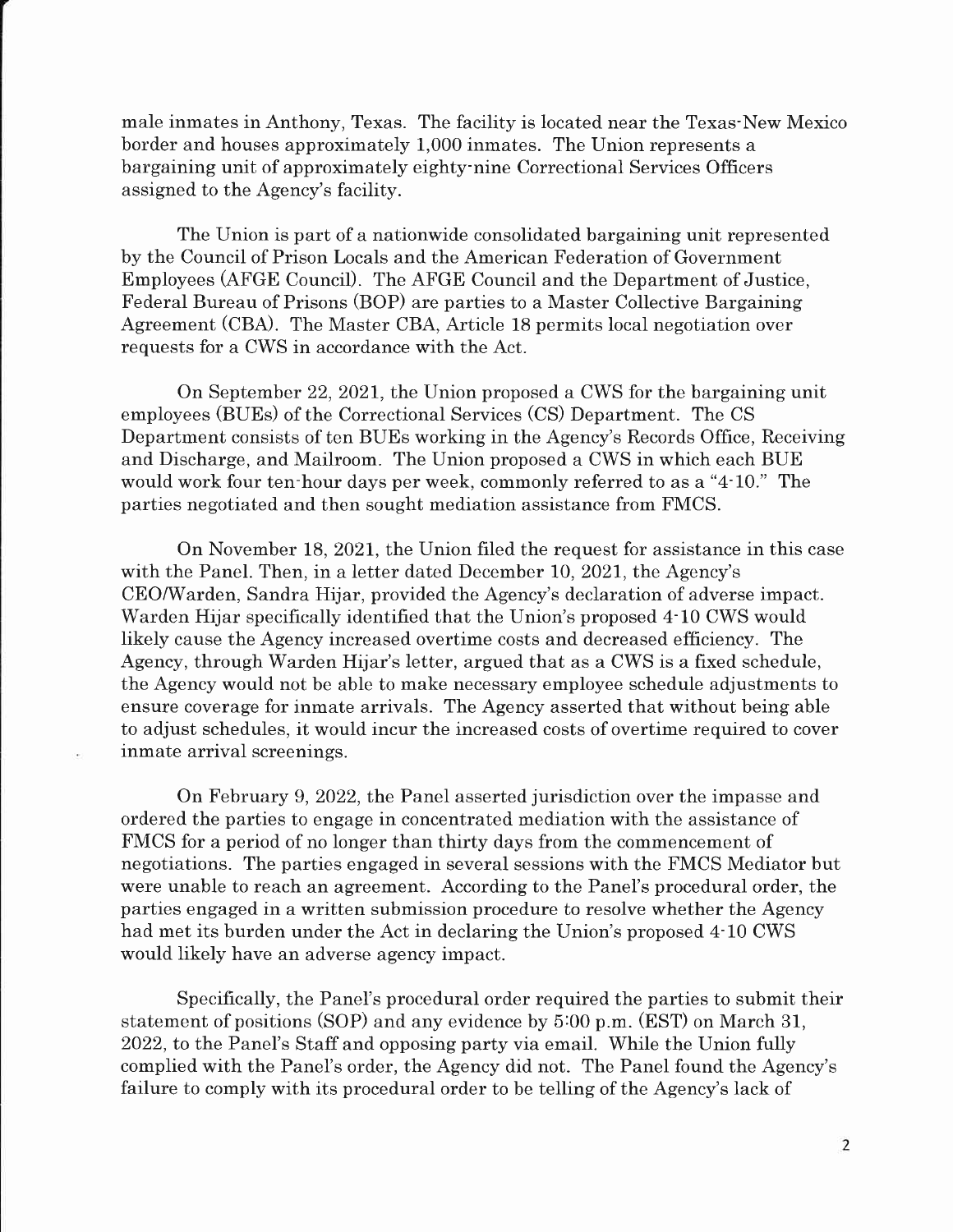comprehension of the Panel process, but none of the Agency's errors rose to the level of warranting the Agency's SOP to be stricken from the record. On April 5,2022, both parties submitted timely rebuttals consistent with the Panel's order.

# ISSUE AT IMPASSE

As the Agency has made a declaration that the Union's proposed 4-10 CWS would likely have an adverse agency impact, under  $\S 6131(c)(2)(B)$  of the Act, there is just one issue for the Panel to decide. The Panel must decide whether the Agency's evidence shows that the Union's proposed 4.10 CWS for CS Department BUEs is likely to cause an adverse agency impact within the meaning of  $\S$  6131(b) of the Act.1

# POSITIONS OF THE PARTIES

# . The Agency's Position

In the Agency's original declaration of adverse agency impact, the Agency claimed the Union's proposed 4-10 CWS would likely cause an increase in the agency's operating costs and decrease its efficiency. However, the Agency's SOP and rebuttal make neither of those arguments, instead arguing that the Agency must be able to adjust rosters under a CWS. In its SOP, the Agency repeated similar claims included in its original declaration that it would incur an increase in overtime costs. But, the Agency's SOP claims that such overtime would be due to not being able to adjust rosters under the Union's proposed implementation of the CWS (i.e., proposed rotation schedule). This is a departure from the Agency's original claim that the proposed 4-10 CWS, itself, would cause these additional costs. OveraII, the Agency provided no evidence with its SOP supporting any of its claims.

The Agency's rebuttal also did not claim that the Union's proposed 4-10 CWS would likely have an adverse agency impact. Rather, the Agency's rebuttal included the Agency's last best offer for a 4-10 CWS. It appears to the Panel that the Agency has seemingly replaced its adverse agency impact argument with an argument over the merits of their proposed implementation of the Union's proposed 4.10 CWS.

## The Union's Position

The Union disagrees with the Agency's assessment that their proposed 4-10 CWS would likely have an adverse impact on the Agency. The Union maintains that the Agency has failed to prove that the proposed 4-10 CWS would likely have an adverse impact on the Agency's operations. The Union's SOP and rebuttal both claim the Agency has failed to provide any evidence to support its claim that the Union's proposed 4-10 CWS would have an adverse agency impact. Additionally, the Union refutes the Agency's claim that overtime incurred while processing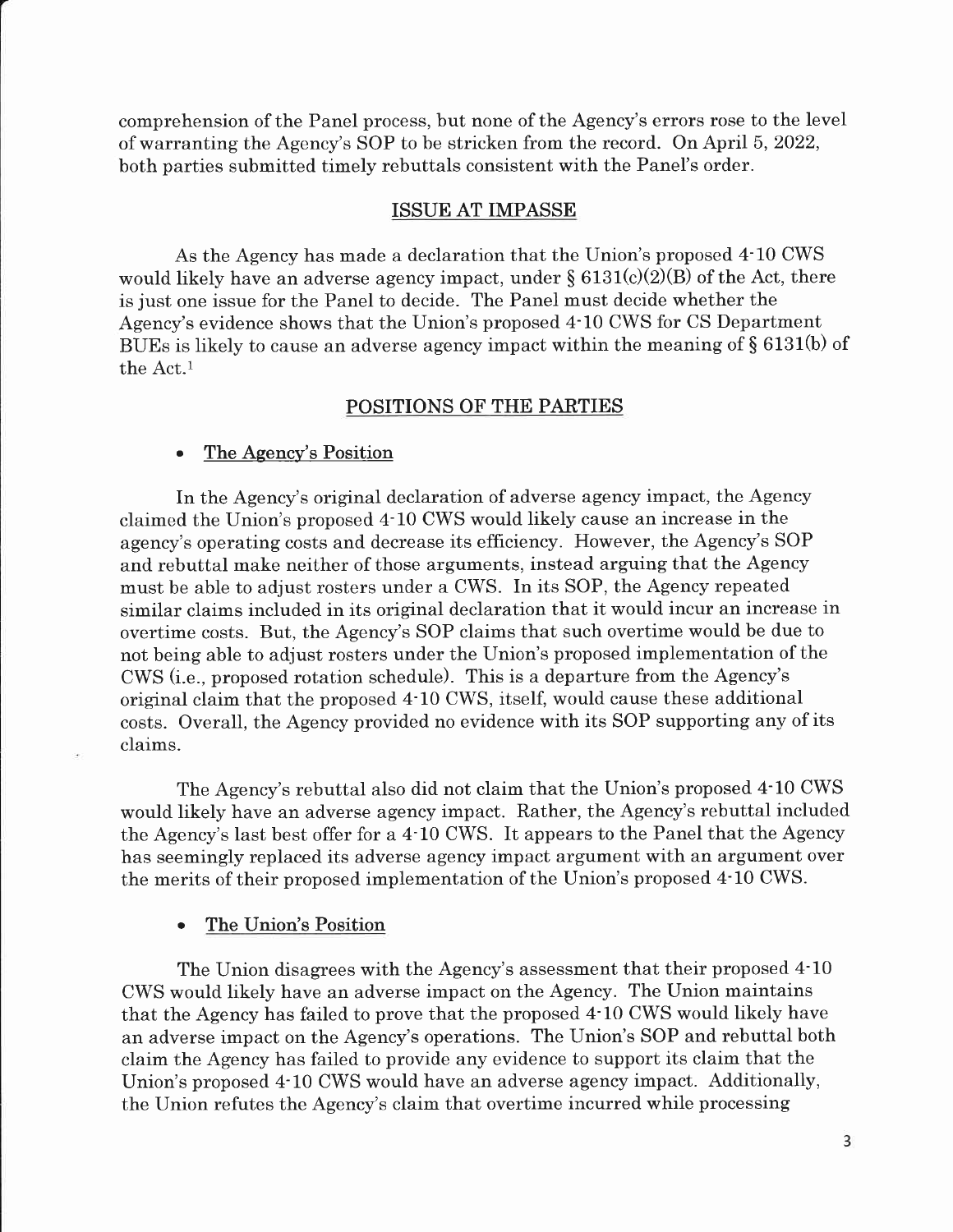inmates is sourced from the Agency's local budgetary allocation. Rather, the Union argues, such overtime is charged to a national budget and, therefore, would not cause an increase in the Agency's operational costs.

### ORDER

Under  $\S 6131(c)(2)(B)$  of the Act, the Panel is required to take final action in favor of an agency head's determination not to establish a CWS if the findings on which it is based, are supported by evidence that the schedule is likely to cause an "adverse agency impact." Determinations under the Act are concerned solely with whether an employer has met its statutory burden. The Panel need not apply "an overly rigorous evidentiary standard but must determine whether an agency has met its statutory burden based on "the totality of the evidence presented."2

Here, based on the totality of the evidence, or lack thereof, the Panel finds that the Agency has not met its statutory burden. Instead of arguing that the Union's proposed 4-10 CWS would likely have an adverse agency impact, the Agency argues it has a legitimate need for a CWS with roster adjustments. That is, the Agency argues that it could implement the Union's proposed 4-10 CWS and specifies how it would go about doing so. The Agency's rebuttal makes clear that the Agency has not made a claim, let alone provided evidence to support, that the Union's proposed 4.10 CWS would likely have an adverse agency impact within the meaning of the Act.

Pursuant to the authority vested in the Panel under 5 U.S.C. \$ 6131(c) of the Act and  $\S 2472.11(b)$  of the Panel's regulations, the Panel hereby orders the Agency to rescind its determination that the Union's proposed 4-10 CWS would likely have an adverse agency impact and bargain with the Union over the 4-10 CWS.

Not M. Ph

Martin H. Malin FSIP Chairman

April 2I,2022

(1) a reduction of the productivity of the agencyi

<sup>&</sup>lt;sup>1</sup> Under 5 U.S.C. § 6131(b), "adverse agency impact" is defined as: